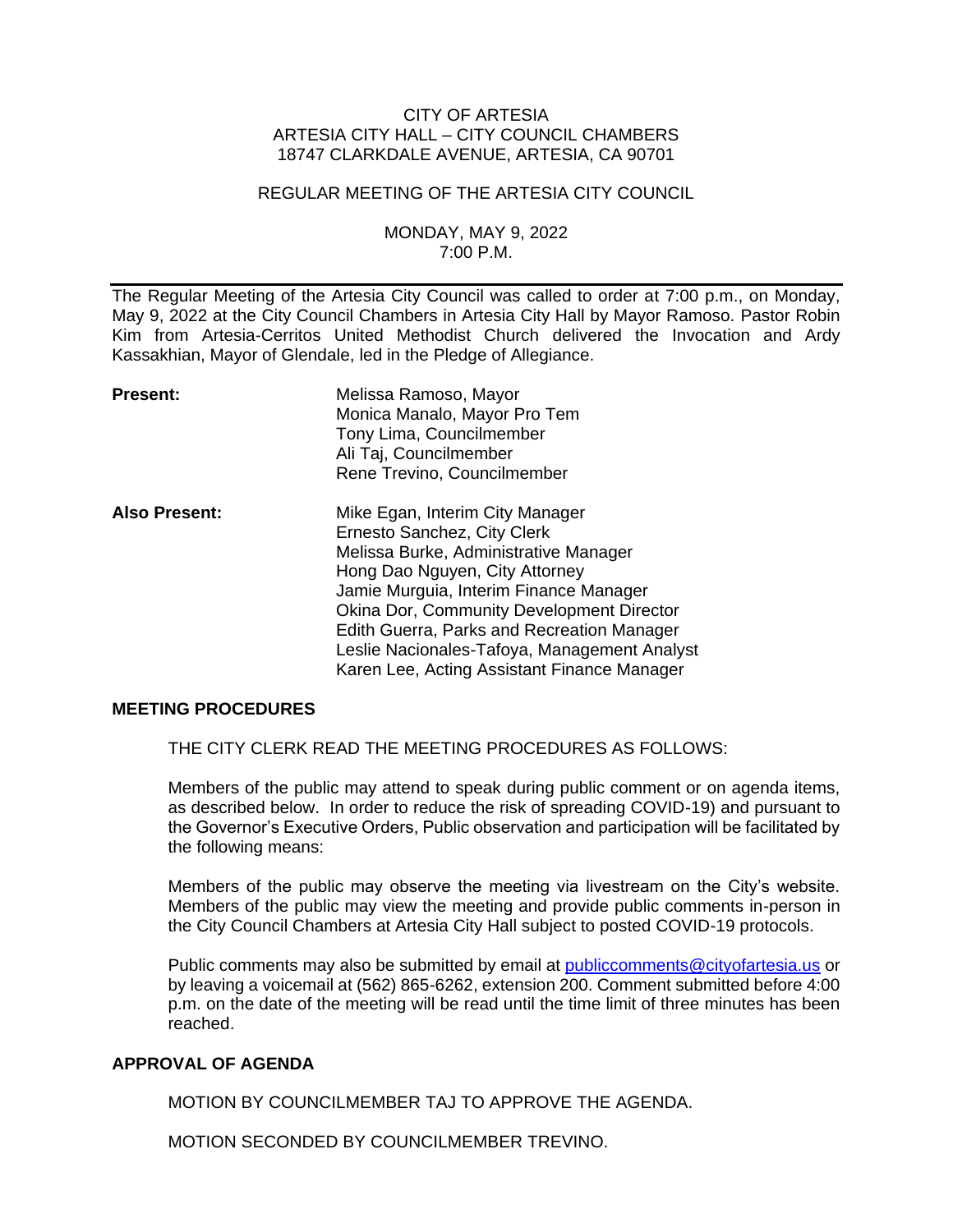Said motion carried (5-0-0-0) in the following roll call vote:

| AYES:    | COUNCILMEMBERS: | Trevii |
|----------|-----------------|--------|
| NOES:    | COUNCILMEMBERS: | None   |
| ABSTAIN: | COUNCILMEMBERS: | None   |
| ABSENT:  | COUNCILMEMBERS: | None   |

Trevino, Taj, Lima, Manalo, Ramoso

CITY COUNCIL ACTION: The Agenda was approved without objection 5-0-0-0.

## **ANNOUNCEMENT REGARDING SPEAKER CARDS PUBLIC COMMENTS**

The City Clerk presented the Announcement Regarding Public Comments.

The City Clerk read written public comment from Sohel Rana.

The City Clerk read written public comment from Thomas Wang.

### **COUNCILMEMBER COMMENTS**

Councilmember Trevino provided comments.

Councilmember Taj provided comments.

Councilmember Lima provided comments.

Mayor Pro Tem Manalo provided comments.

Mayor Ramoso provided comments.

## **CEREMONIAL PRESENTATION**

1. 2022 ASIAN AMERICAN AND PACIFIC ISLANDER HERITAGE MONTH PROCLAMATION

Mayor Ramoso proclaimed May 2022 as Asian American and Pacific Islander Heritage Month.

2. 2022 MENTAL HEALTH AWARENESS MONTH PROCLAMATION

Mayor Ramoso proclaimed May 2022 as Mental Health Awareness Month.

Adriana Carillo and Arthur Gomez from the Los Angeles County Department of Mental Health accepted the proclamation.

Adrian Carillo provided comments.

3. ARMENIAN GENOCIDE COMMEMORATION DAY PROCLAMATION

Mayor Ramoso proclaimed April 24, 2022 as Armenian Genocide Commemoration Day.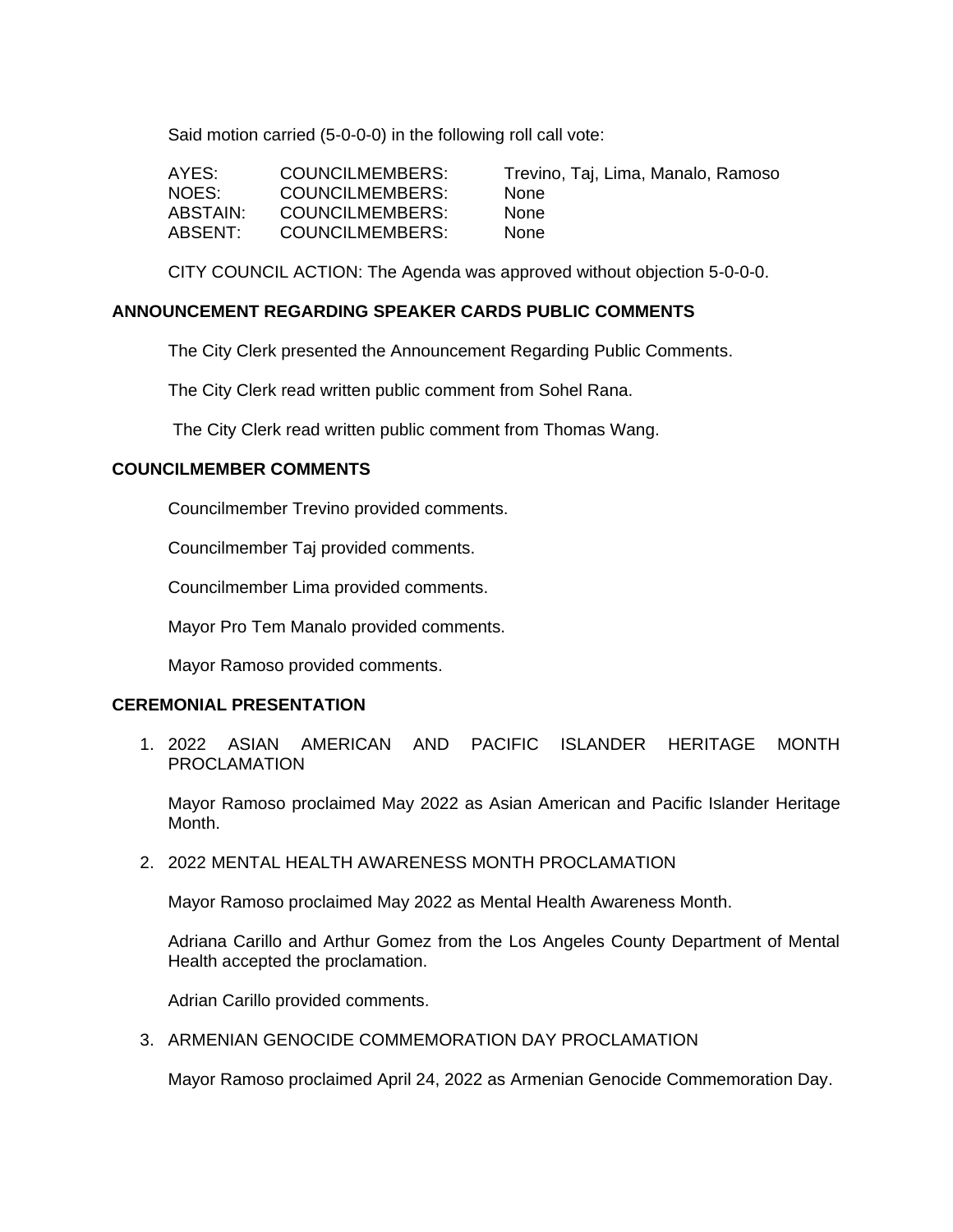Ardy Kassakhian, Viken Pakradouni, Verginie Touloumian, Alex Golitsky, Edward Barsoumian, Ruben Karapetian, Haig Minasian, Ashod Mooriadian and Jack Hadjinian accepted the proclamation.

Ardy Kassakhian provided comments.

4. HARVEY MILK DAY PROCLAMATION

Mayor Ramoso proclaimed May 22, 2022 as Harvey Milk Day.

## **BUSINESS PRESENTATION**

5. ARTESIA LIBRARY UPDATES

The City Clerk read the Artesia Library Updates on behalf of Robert Gardner from the Artesia Library.

### **CONSENT CALENDAR (ITEM NOS 6 – 19)**

Consent Calendar Item No. 13 was removed from the Consent Calendar for separate discussion.

MOTION BY MAYOR PRO TEM MANALO TO APPROVE THE CONSENT CALENDAR WITH THE EXCEPTION OF ITEM NO. 13.

MOTION SECONDED BY COUNCILMEMBER LIMA.

Said motion carried (5-0-0-0) in the following roll call vote:

| AYES:    | COUNCILMEMBERS: | Trevino, Taj, Lima, Manalo, Ramoso |
|----------|-----------------|------------------------------------|
| NOES:    | COUNCILMEMBERS: | <b>None</b>                        |
| ABSTAIN: | COUNCILMEMBERS: | <b>None</b>                        |
| ABSENT:  | COUNCILMEMBERS: | <b>None</b>                        |

CITY COUNCIL ACTION: Consent Calendar, excluding item no. 13 was approved without objections 5-0-0-0.

13. APPROVAL OF PROFESSIONAL SERVICES AGREEMENT BETWEEN THE CITY OF ARTESIA AND AVANT GARDE FOR CONSULTANT SERVICES TO OVERSEE THE ARTESIA SMALL BUSINESS AND MICROENTERPRISE ASSISTANCE GRANT PROGRAMS FOR \$66,725

Interim City Manager provided comments.

Management Analyst Nacionales-Tafoya provided Staff Report.

Mayor Ramoso provided comments and asked questions.

Management Analyst Nacionales-Tafoya answered questions.

Mayor Ramoso asked additional questions.

Management Analyst Nacionales-Tafoya answered questions.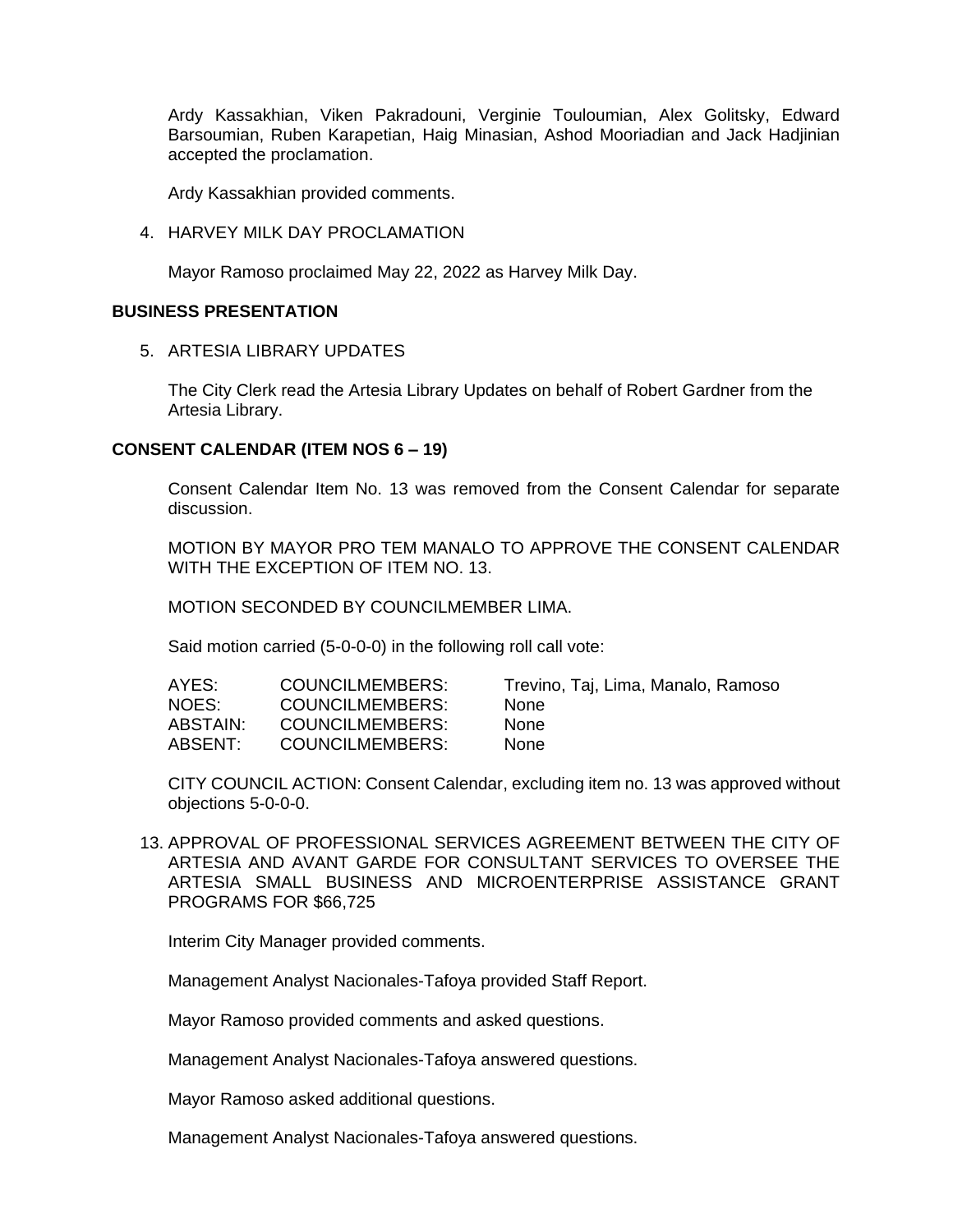Councilmember Trevino asked questions.

Management Analyst Nacionales-Tafoya answered questions.

Councilmember Taj provided comments.

Councilmember Lima provided comments.

Mayor Pro Tem Manalo provided comments and asked questions.

Management Analyst Nacionales-Tafoya answered questions.

Mayor Ramoso asked additional questions.

Management Analyst Nacionales-Tafoya answered questions.

MOTION BY COUNCILMEMBER TREVINO TO APPROVE ITEM NO. 13.

MOTION SECONDED BY COUNCILMEMBER LIMA.

Said motion carried (5-0-0-0) in the following roll call vote:

| AYES:    | COUNCILMEMBERS:        | Trevino, Taj, Lima, Manalo, Ramoso |
|----------|------------------------|------------------------------------|
| NOES:    | COUNCILMEMBERS:        | <b>None</b>                        |
| ABSTAIN: | COUNCILMEMBERS:        | <b>None</b>                        |
| ABSENT:  | <b>COUNCILMEMBERS:</b> | <b>None</b>                        |

CITY COUNCIL ACTION: Item no. 13 was approved 5-0-0-0.

#### **PUBLIC HEARING**

20. PUBLIC HEARING; CONSIDERATION, AND APPROVAL OF A LATE NIGHT EARLY MORNING PERMIT FOR A PROPOSED RESTAURANT (RAISING CANE'S) THAT IS REQUESTING TO OPERATE PAST 12 AM MIDNIGHT (9:00 AM TO 3:30 AM, SEVEN DAYS A WEEK) LOCATED AT 18600 GRIDLEY ROAD IN THE COMMERCIAL GENERAL ZONE; AND

MAKING A DETERMINATION OF A CLASS 32, CATEGORICAL EXEMPTION FROM CEQA PURSUANT TO SECTION 15332 (IN-FILL DEVELOPMENT) OF THE CEQA GUIDELINES AND ADOPTION OF CITY COUNCIL RESOLUTION NO. 22-2873 APPROVING THE LATE NIGHT EARLY MORNING PERMIT

Community Development Director provided Staff Report.

Mayor Ramoso opened Public Hearing.

Hiro Shaw provided public comments.

Lilibeth Magualt provided public comments.

Nathan Liu provided public comments.

Maria Yu provided public comments.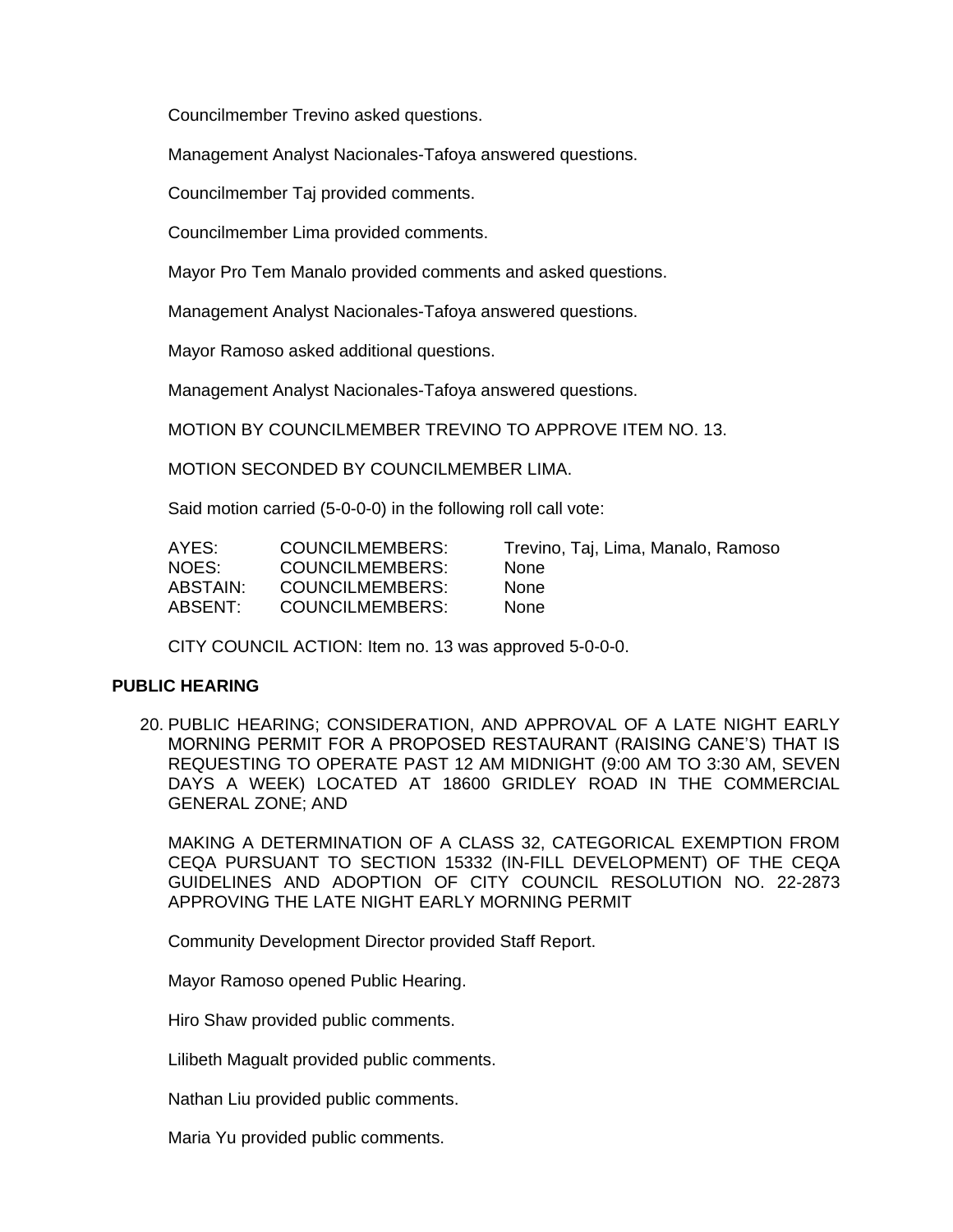Applicant Brendon Layman provided comments.

Mayor Ramoso closed Public Hearing.

Councilmember Trevino provided public comments and asked questions.

Interim City Manager answered questions.

Councilmember Taj provided comments.

Councilmember Lima provided comments and asked question.

Applicant Brendon Layman answered question.

Councilmember Lima provided additional comments.

Applicant Brendon Layman provided comments.

Mayor Pro Tem Manalo provided comments and asked questions.

Applicant Brendon Layman answered questions.

Mayor Ramoso provided comments and asked question.

Applicant Brendon Layman answered question.

Mayor Pro Tem Manalo asked question.

Interim City Manager answered question.

Mayor Pro Tem Manalo provided comments.

Applicant Brendon Layman provided comments.

MOTION BY COUNCILMEMBER LIMA TO APPROVE ITEM NO. 20 AND SCHEDULE AN ADMINISTRATIVE REVIEW OF LATE NIGHT PERMIT FOR SIX MONTHS AFTER OPENING OF RESTAURANT.

MOTION SECONDED BY MAYOR PRO TEM MANALO.

Said motion carried (5-0-0-0) in the following roll call vote:

| AYES:    | COUNCILMEMBERS: | Trevino, Taj, Lima, Manalo, Ramoso |
|----------|-----------------|------------------------------------|
| NOES:    | COUNCILMEMBERS: | <b>None</b>                        |
| ABSTAIN: | COUNCILMEMBERS: | <b>None</b>                        |
| ABSENT:  | COUNCILMEMBERS: | <b>None</b>                        |

CITY COUNCIL ACTION: Item No. 20 was approved 5-0-0-0.

## **STAFF INFORMATIONAL REPORTING**

21. INTERIM CITY MANAGER INFORMATION BRIEF